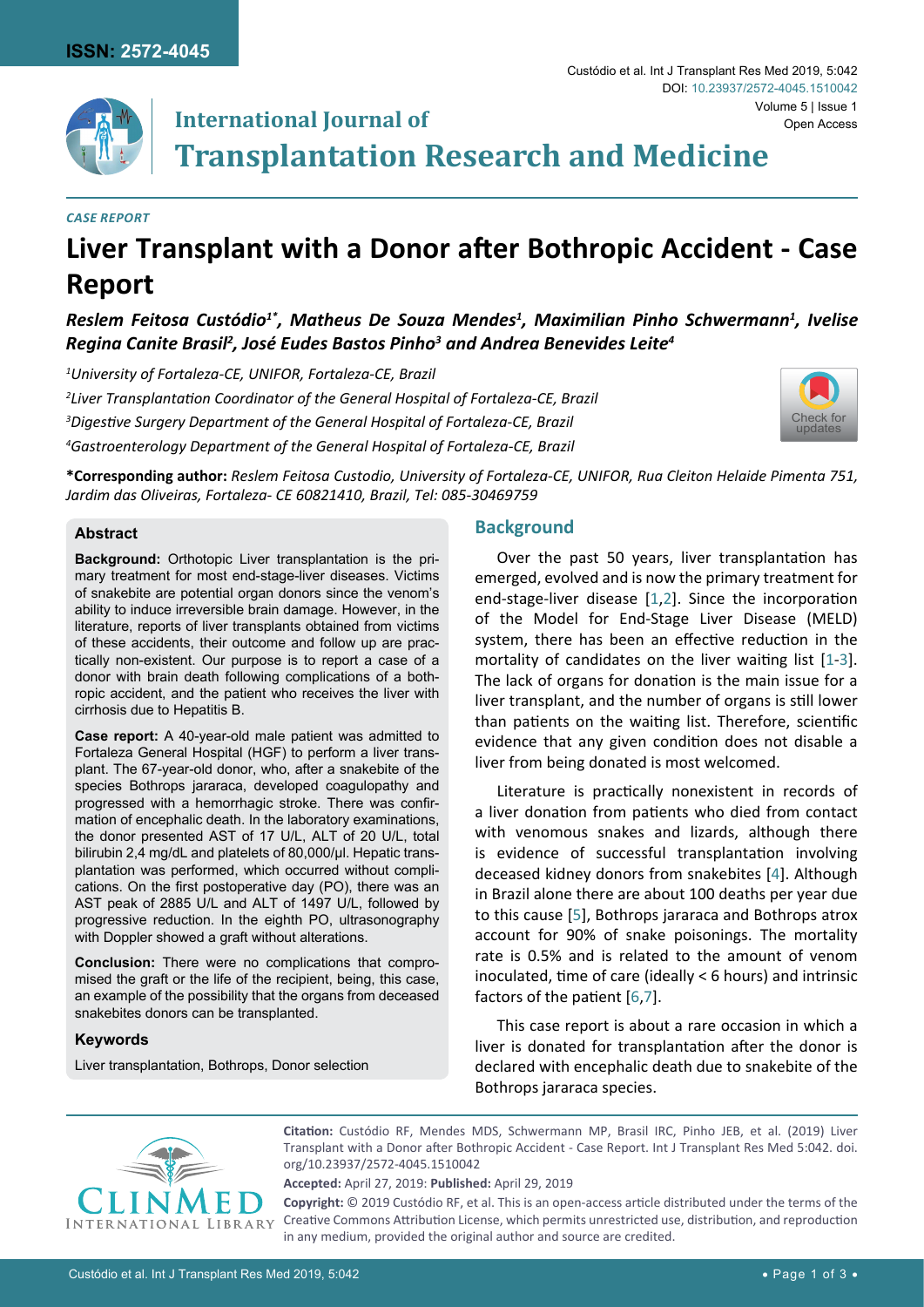## **Case Report**

A 67-year-old female patient, after an ophidian accident by the snake of the Bothrops jararaca species, developed consumption coagulopathy. She received the protocol treatment for the cases of a bothropic accident, which consisted of the administration of antibothropic serum, drainage of the bite segment, analgesia, and hydration. The patient presented only mild swelling in the bite site, the distal segment of the left limb, with no clinical evidence of cellulitis or necrosis. However, in the first 24 hours after the admission, the patient progressed to a hemorrhagic stroke (HS) and died.

After confirmation of brain death, it was determined that the patient's liver had not been compromised by the snake venom. The liver had approximately 30% of steatosis and had the presence of a cyst in the left lobe. In laboratory tests, the donor presented aspartate aminotransferase level 17 U/L, alanine aminotransferase level of 20 U/L, prothrombin time of activity 12.7 seconds, total bilirubin of 2.4 mg/dL (direct bilirubin 0.8 mg/dL), platelets 80,000/µl and the serologies for hepatitis B and C, syphilis, Chagas' disease, HIV, CMV (IgM and IgG) were all negative. There was no evidence in laboratory tests that showed any suspicion for hemolysis or disseminated intravascular coagulopathy (DIC). Laboratory investigations also revealed normal renal function with a serum creatinine of 0.8 mg/dl, blood urea of 38 mg/dl and a urine output of 1.3 Liters per 24 hours. The patient maintained a blood pressure of 130/90 mmHg, a temperature of 35 °C and a heart rate of 87 per minute. Hence, it was laboratory and clinically determined that the venom did not compromise the liver nor the kidneys, and both of the organs were donated.

The liver was donated in May 2017 for transplantation, for a 40-year-old male patient from the city Fortaleza of the state Ceará-Brazil, who had cirrhosis due to Hepatitis B (Anti-HBc and Anti-HBs positive). The patient had a MELD of 16, but was prioritized after hepatic encephalopathy and had a readjusted MELD to 29. In his preoperative studies, the recipient had an AST of 43 U/L and an ALT of 22 U/L. Also, his serum sodium was 138 mEq/L, and potassium was 4.8 mEq/L. His INR was 1.9 and the activated partial thromboplastin time (aPTT) was 1.69 times the standard value. The transplant underwent with no complications, the cold ischemia was 4 hours and 9 minutes, and the warm ischemia time was 45 minutes. The patient received tacrolimus and everolimus followed by prednisone for three months, according to the institution immunosuppressive protocol. On the first postoperative day, there was an increase in transaminases, with a peak of aspartate aminotransferase level of 2885 U/L and alanine aminotransferase level of 1497 U/L, followed by progressive reduction of these levels down to AST 32 U/L and of ALT 137 U/L on the eighth postoperative day. Ultrasonography with Doppler showed a graft without alterations. The INR and aPTT were also elevated on the first postoperative day, with a maximum value of 2.15 and 3.5 times the normal range, respectively, followed by a progressive decrease to normal. Finally, there were no complications that compromised the graft, and the transplantation was successful. Currently, approximately 22 months after transplantation, the patient who received the liver is alive and in good health.

## **Discussion**

In cases of bothropic accidents, the venom of the Bothrops jararaca acts in the body of the victim through three known pathophysiological mechanisms. The first is the proteolytic action with complex pathogenesis, but probably involves the activity of proteases, hyaluronidases, and phospholipases, as well as the release of mediators leading to an acute inflammatory process. This process is responsible for local changes in the site of the bite and nearby, such as phlogistic signs, ecchymoses, blisters and necrosis [[8](#page-2-7)].

The second mechanism involves a coagulant action since the venom has both substances capable of activating factor X and prothrombin, as well as having a thrombin-like action when converting fibrinogen to fibrin, resulting in the consumption of coagulation factors and increase in the degradation of fibrin products. This mechanism has, as a consequence, the development of consumption coagulopathy, characterized by a state of blood non-coagulability associated with thrombocytopenia [\[6](#page-2-5),[7](#page-2-6)[,9\]](#page-2-8).

The third mechanism is hemorrhagic action. The venom has proteins capable of breaking the integrity of the vascular endothelium. The union of hemorrhagic action and coagulation disorders can cause detectable bleeds, such as bleeding gums, blood in the urine and hemorrhagic stroke, as well as other potentially lifethreatening complications [[9](#page-2-8),[10](#page-2-9)].

Among these pathophysiological processes involved, there is the direct action of metalloproteinases present in the ophidian venom on the endothelium, a mechanism that occurs independently of the one that affects the coagulation cascade. Among these proteins, bothropasin has been described and is capable of fragmenting the basal endothelial membrane, breaking the capillary integrity and, thus, leads to the appearance of hemorrhagic conditions [[11\]](#page-2-10). Because it is a systemic mechanism, any organ can present this complication, including parenchymal organs (liver and kidney). The discovery of this mechanism justifies the occurrence of hemorrhagic processes in patients who do not present significant coagulopathies or in cases in which bleeding precedes the changes in coagulation [[12\]](#page-2-11).

As reported in the case, even with adequate medical care, the donor evolved with a hemorrhagic stroke. Local hemorrhagic manifestations are common in patients